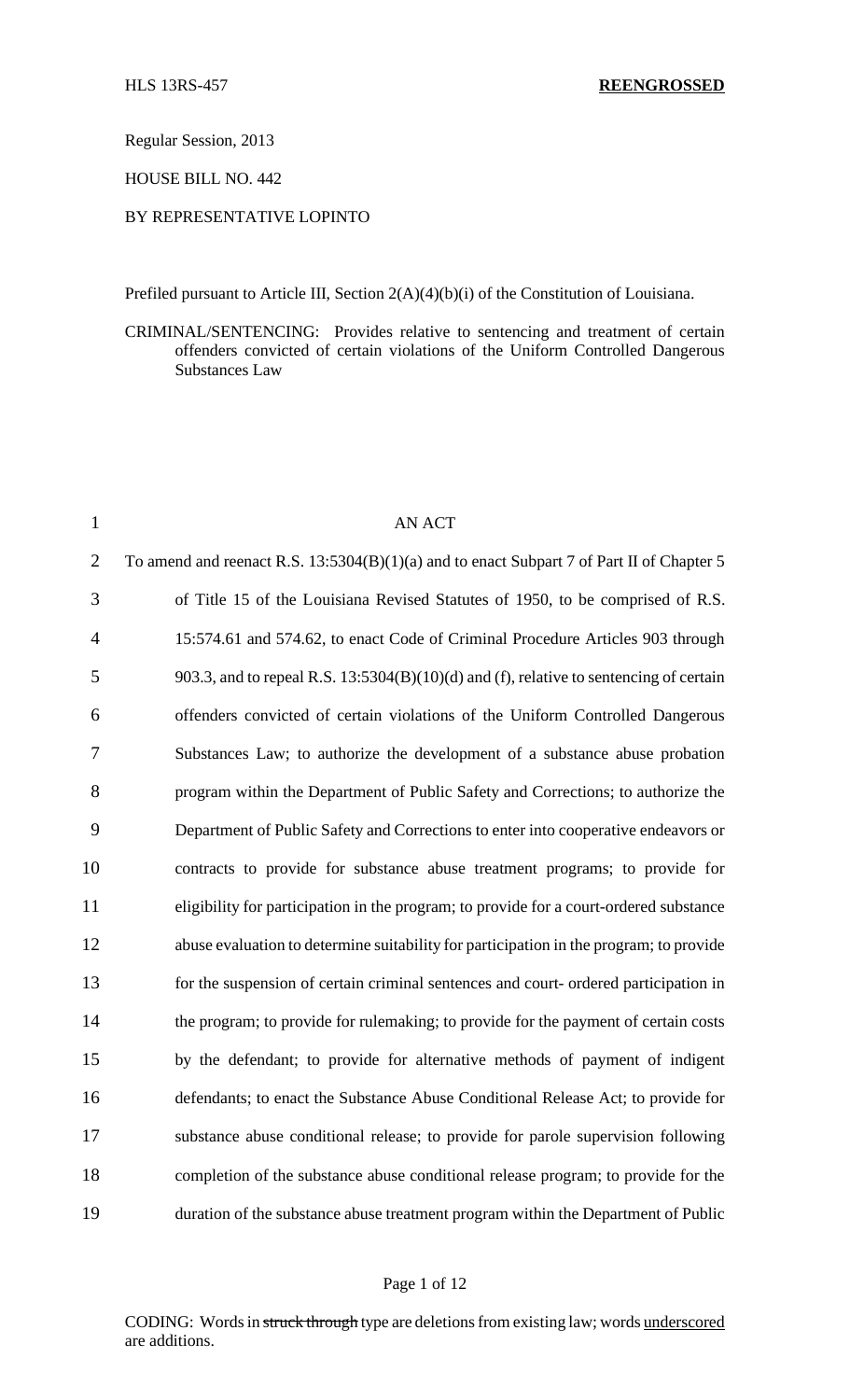| $\mathbf{1}$   | Safety and Corrections; to provide for eligibility for substance abuse conditional      |
|----------------|-----------------------------------------------------------------------------------------|
| $\overline{2}$ | release; to provide for an addiction disorder assessment and a mental health            |
| 3              | screening to determine suitability for the program; to provide for criteria for removal |
| $\overline{4}$ | from participation in the program; to provide for the consequences of failure to        |
| 5              | complete the substance abuse probation program or the substance abuse conditional       |
| 6              | release program; to modify disqualification criteria for the drug division probation    |
| $\tau$         | program; to provide with respect to eligibility criteria for participation in the drug  |
| 8              | division probation program; and to provide for related matters.                         |
| 9              | Be it enacted by the Legislature of Louisiana:                                          |
| 10             | Section 1. Code of Criminal Procedure Articles 903 through 903.3 are hereby             |
| 11             | enacted to read as follows:                                                             |
| 12             | Art. 903. Substance abuse probation program; authorization                              |
| 13             | A. The secretary of the Department of Public Safety and Corrections is                  |
| 14             | authorized to establish a substance abuse probation program within the department.      |
| 15             | B. The program shall provide substance abuse counseling and treatment for               |
| 16             | defendants sentenced to substance abuse probation pursuant to the provisions of         |
| 17             | Article 903.2 of this Code.                                                             |
| 18             | C. The department may enter into cooperative endeavors or contracts with                |
| 19             | the Department of Health and Hospitals, training facilities, and service providers to   |
| 20             | provide for substance abuse treatment and counseling for defendants participating       |
| 21             | in the program.                                                                         |
| 22             | D. The department shall adopt rules and guidelines as it deems necessary for            |
| 23             | the administration and implementation of this program.                                  |
| 24             | E. The provisions of this Article shall be implemented only to the extent that          |
| 25             | funds are available within the department for this purpose and to the extent that is    |
| 26             | consistent with available resources and appropriate classification criteria.            |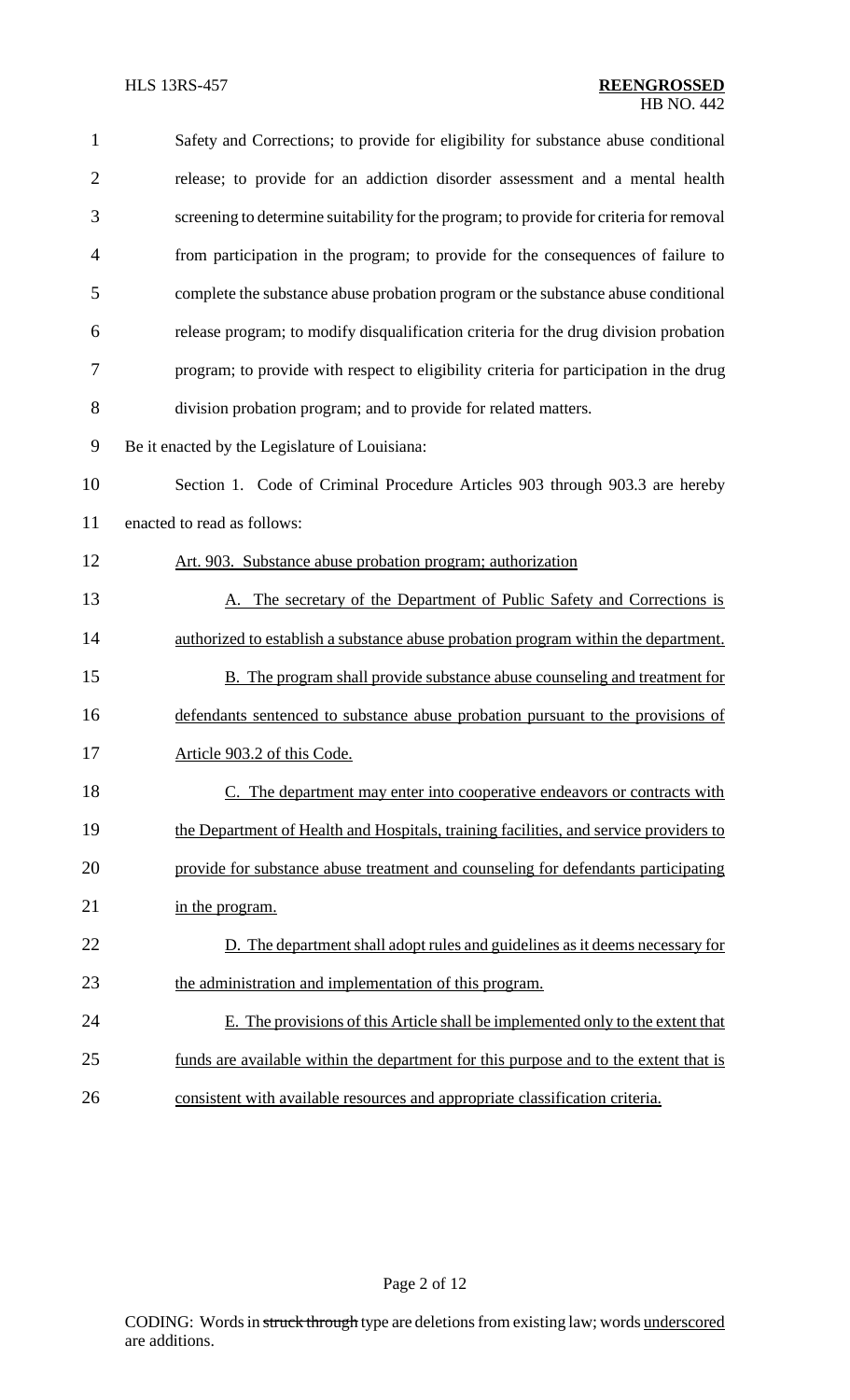| $\mathbf{1}$   | Article 903.1. Substance abuse probation program; eligibility                          |
|----------------|----------------------------------------------------------------------------------------|
| $\overline{2}$ | A. In order to be eligible for the substance abuse probation program, the              |
| 3              | defendant shall not be excluded from participation pursuant to the provisions of       |
| 4              | Paragraph B of this Article and shall be charged with any of the following offenses:   |
| 5              | (1) Felony possession of a controlled dangerous substance as defined in R.S.           |
| 6              | $\underline{40:966(C)}$ , $967(C)$ , $968(C)$ or $969(C)$ .                            |
| 7              | (2) Except as provided in Subparagraph (3) of this Paragraph, possession               |
| 8              | with intent to distribute a controlled dangerous substance as defined in R.S.          |
| 9              | $40:966(A), 967(A), 968(A),$ or $969(A)$ where the offense involves less than twenty-  |
| 10             | eight grams of the controlled dangerous substance.                                     |
| 11             | (3) Possession with intent to distribute marijuana or synthetic cannabinoids           |
| 12             | as defined in R.S. 40:966(A) where the offense involves less than one pound of         |
| 13             | marijuana or synthetic cannabinoids.                                                   |
| 14             | B. The provisions of this Article shall not apply to any defendant who has             |
| 15             | been convicted of a crime of violence as defined in R.S. 14:2(B) or a sex offense as   |
| 16             | defined in R.S. 15:541, or any defendant who has participated in or declined to        |
| 17             | participate in a drug division probation program as provided for in R.S. 13:5301 et    |
| 18             | seq.                                                                                   |
| 19             | Art. 903.2. Substance abuse probation; sentencing                                      |
| 20             | A. Notwithstanding any other provision of law to the contrary, a court shall           |
| 21             | suspend a sentence and order an eligible defendant to participate in a substance abuse |
| 22             | probation program provided by the department pursuant to Article 903 of this Code      |
| 23             | if the district attorney agrees that the defendant should be sentenced to a substance  |
| 24             | abuse probation and the court finds all of the following:                              |
| 25             | The court has reason to believe that the defendant suffers from an<br>(1)              |
| 26             | addiction to a controlled dangerous substance.                                         |
| 27             | The defendant is likely to respond to the substance abuse probation<br>(2)             |
| 28             | program.                                                                               |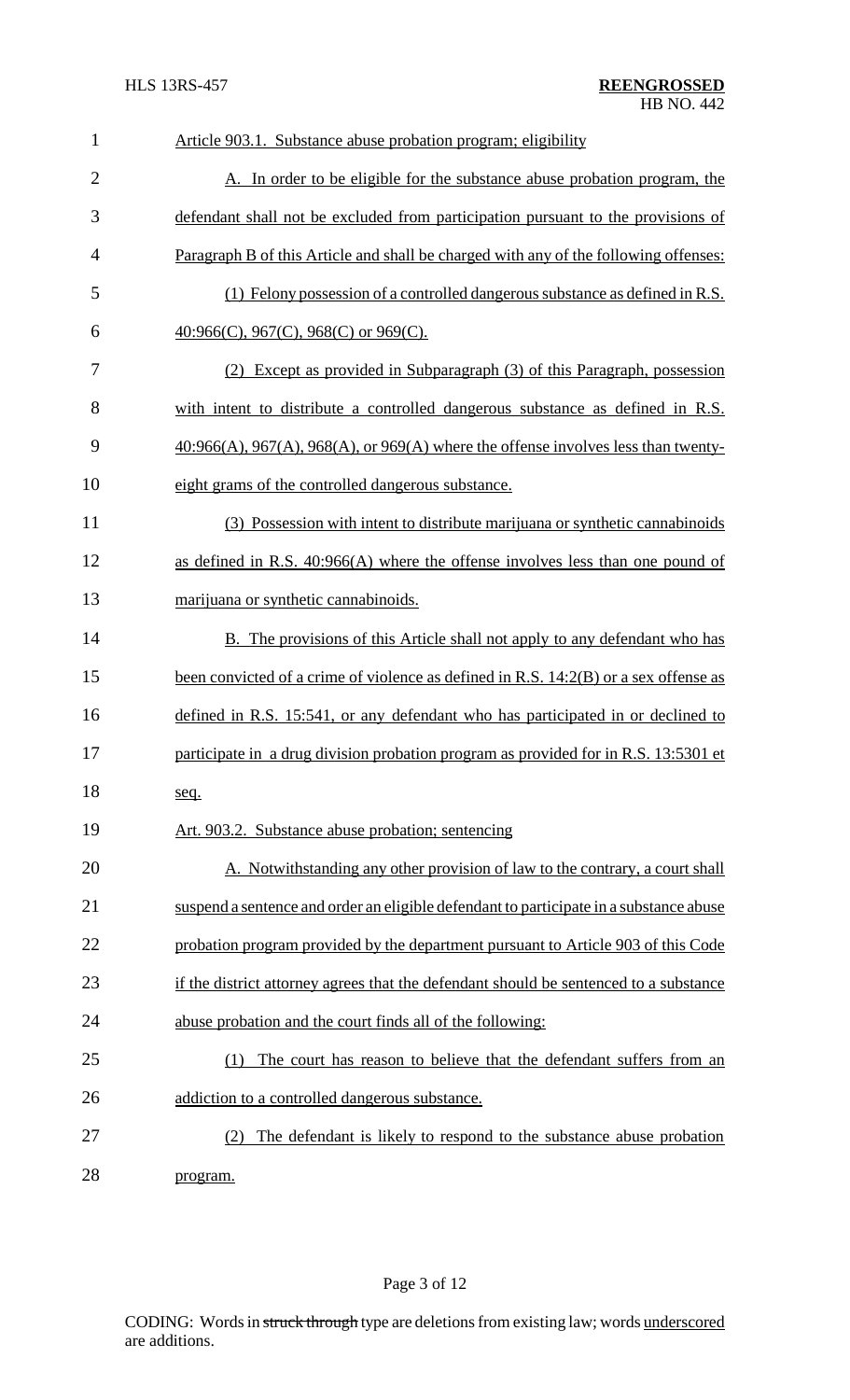| $\mathbf{1}$   | (3) The available substance abuse probation program is appropriate to meet              |
|----------------|-----------------------------------------------------------------------------------------|
| $\overline{2}$ | the needs of the defendant.                                                             |
| 3              | (4) The defendant does not pose a threat to the community, and it is in the             |
| 4              | best interest of justice to provide the defendant with treatment as opposed to          |
| 5              | incarceration or other sanctions.                                                       |
| 6              | $B(1)$ The court shall order the department to assign an authorized evaluator           |
| 7              | to prepare a suitability report. The suitability report shall delineate the nature and  |
| 8              | degree of the treatment necessary to address the defendant's drug or alcohol            |
| 9              | dependency or addiction, the reasonable availability of such treatment, and the         |
| 10             | defendant's appropriateness for the program. The district attorney and the              |
| 11             | defendant's attorney shall have an opportunity to provide relevant information to the   |
| 12             | evaluator to be included in the report.                                                 |
| 13             | (2) The authorized evaluator shall examine the defendant, using standardized            |
| 14             | testing and evaluation procedures, and shall provide to the court and the district      |
| 15             | attorney the results of the examination and evaluation along with its recommendation    |
| 16             | as to whether the defendant is a suitable candidate for the substance abuse probation   |
| 17             | program.                                                                                |
| 18             | (3) If the court determines that the defendant should be enrolled in the                |
| 19             | substance abuse probation program, the court shall suspend the execution of the         |
| 20             | sentence and place the defendant on supervised probation under the terms and            |
| 21             | conditions of the substance abuse probation program.                                    |
| 22             | (4) The defendant shall be required to participate in alcohol and drug testing          |
| 23             | at his own expense, unless the court determines that he is indigent. If the court       |
| 24             | determines that the defendant is indigent, it may order the defendant to perform        |
| 25             | supervised work for the benefit of the community in lieu of paying all or a part of the |
| 26             | costs related to the drug and alcohol testing. The work shall be performed for and      |
| 27             | under the supervising authority of a parish, municipality, or other political           |
| 28             | subdivision or agency of the state or a charitable organization that renders service to |
| 29             | the community or its residents.                                                         |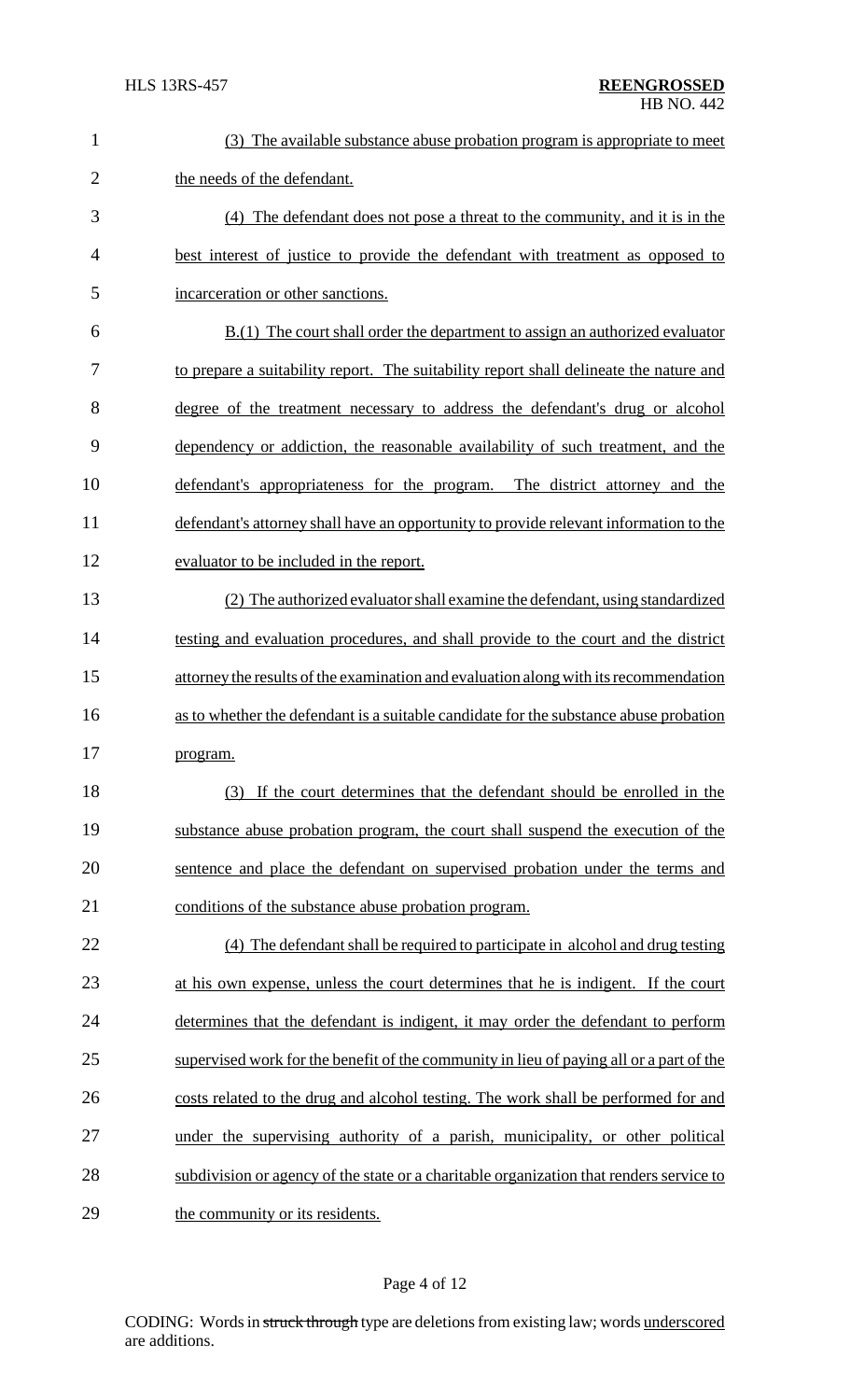| 1              | C. If the judge fails to make all of the determinations provided for in                |
|----------------|----------------------------------------------------------------------------------------|
| $\overline{2}$ | Paragraph A of this Article, or if the district attorney does not agree that the       |
| 3              | defendant should be sentenced to substance abuse probation, the court shall impose     |
| $\overline{4}$ | the appropriate sentence provided by law.                                              |
| 5              | $D(1)$ If the defendant violates any condition of his probation or if the              |
| 6              | defendant would benefit from an adjustment to the probation or treatment program,      |
| 7              | the defendant, the treatment supervisor, the probation officer, the district attorney, |
| 8              | or the court, on its own motion, may file a motion to modify the terms and conditions  |
| 9              | of the probation or file a motion to revoke the defendant's probation. After a         |
| 10             | contradictory hearing on the motion, the court may do either of the following:         |
| 11             | (a) Modify the conditions of probation, including ordering the defendant to            |
| 12             | participate in a drug division probation program pursuant to R.S. 13:5301 et seq.      |
| 13             | (b) Revoke the defendant's probation and execute the sentence.                         |
| 14             | (2) A defendant placed on probation pursuant to the provisions of this Article         |
| 15             | shall be subject to the administrative sanctions provided for in Article 899.1 of this |
| 16             | Code.                                                                                  |
| 17             | (3) If the defendant's probation is revoked, the defendant shall be required           |
| 18             | to serve the suspended sentence and shall receive credit for time served in any        |
| 19             | correctional facility for commission of the crime as otherwise allowable by law.       |
| 20             | The provisions of Article 893(A) and $(E)(1)(b)$ of this Code which<br>Е.              |
| 21             | prohibit the court from suspending or deferring the imposition of sentences for        |
| 22             | violations of the Uniform Controlled Dangerous Substances Law or for violations        |
| 23             | of R.S. 40:966(A), 967(A), 968(A), 969(A), or 970(A) shall not apply to defendants     |
| 24             | who otherwise meet the eligibility criteria for substance abuse probation programs     |
| 25             | as authorized by this Article.                                                         |
| 26             | F. The provisions of this Article shall not be construed to limit the authority        |
| 27             | of the court to defer a sentence for a violation of the Uniform Controlled Dangerous   |
| 28             | Substances Law as otherwise provided by law.                                           |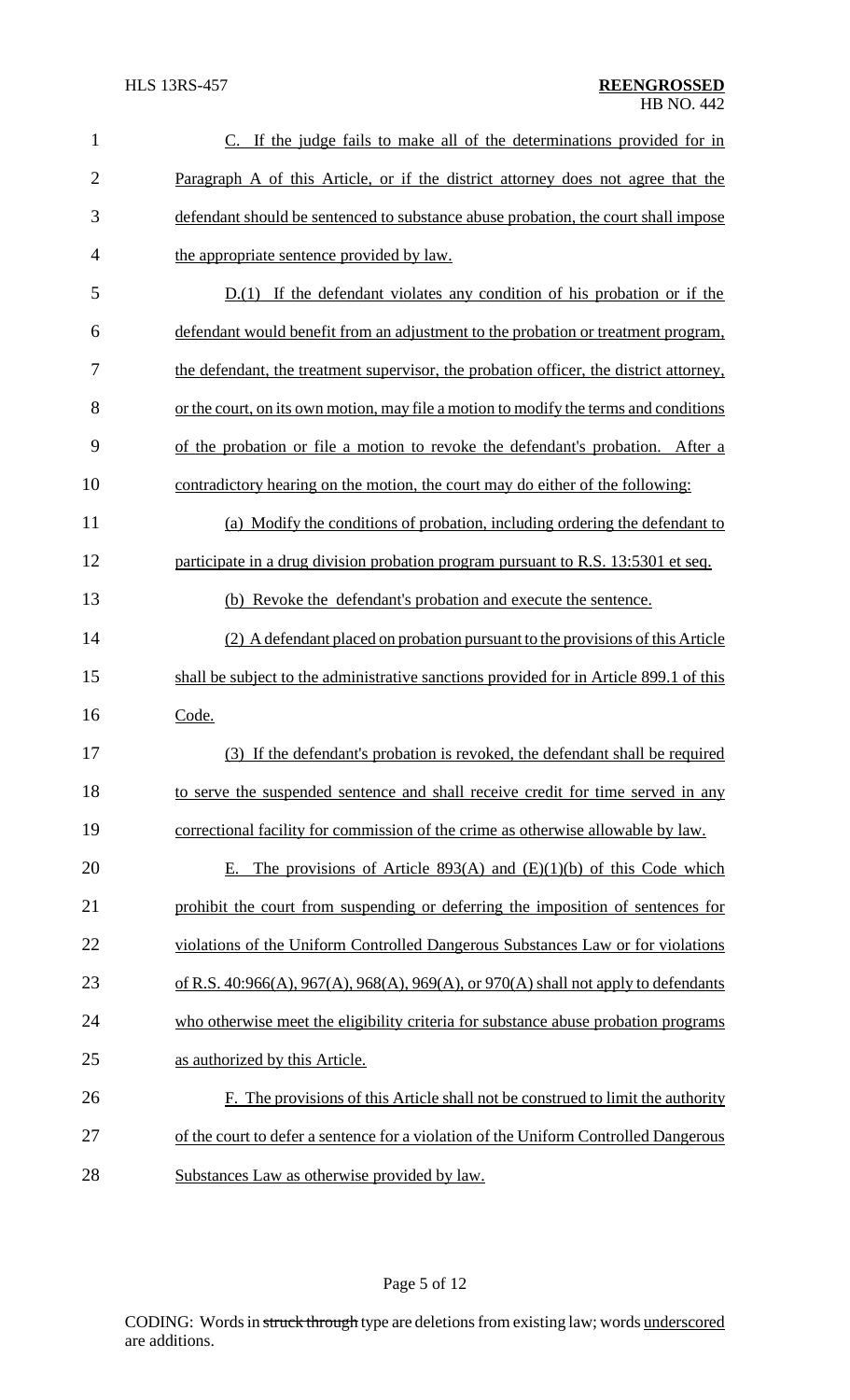| $\mathbf{1}$   | Art. 903.3. Substance abuse treatment program; cost                                     |
|----------------|-----------------------------------------------------------------------------------------|
| $\overline{2}$ | A. A defendant who is placed under the supervision of the substance abuse               |
| 3              | probation program shall pay the cost of the treatment program to which he is            |
| $\overline{4}$ | assigned and the cost of any additional supervision that may be required to the extent  |
| 5              | of his financial resources as determined by the substance abuse treatment program.      |
| 6              | B. If the defendant does not have the financial resources to pay all the related        |
| 7              | costs of the probation program, the court may do either of the following:               |
| 8              | (1) To the extent practicable, arrange for the defendant to be assigned to a            |
| 9              | treatment program funded by the state or federal government.                            |
| 10             | (2) With the recommendation of the treatment program, order the defendant               |
| 11             | to perform supervised work for the benefit of the community in lieu of paying all or    |
| 12             | a part of the costs related to his treatment and supervision. The work shall be         |
| 13             | performed for and under the supervising authority of a parish, municipality, or other   |
| 14             | political subdivision or agency of the state or a charitable organization that renders  |
| 15             | service to the community or its residents.                                              |
| 16             | Section 2. Subpart 7 of Part II of Chapter 5 of Title 15 of the Louisiana Revised       |
| 17             | Statutes of 1950, comprised of R.S. 15:574.61 and 574.62, is hereby enacted to read as  |
| 18             | follows:                                                                                |
| 19             | (7) SUBSTANCE ABUSE CONDITIONAL RELEASE                                                 |
| 20             | $§574.61$ . Short title                                                                 |
| 21             | This Subpart may be referred to and may be cited as the "Substance Abuse"               |
| 22             | Conditional Release Act".                                                               |
| 23             | §574.62. Substance abuse conditional release                                            |
| 24             | A. The secretary of the Department of Public Safety and Corrections is                  |
| 25             | hereby authorized to release an offender sentenced to the custody of the department     |
| 26             | to intense parole supervision as provided in R.S. 15:574.4.4, if the offender meets     |
| 27             | certain requirements provided for in this Section and meets the requirements of any     |
| 28             | rules or regulations adopted by the secretary in accordance with the provisions of this |
| 29             | Section.                                                                                |

# Page 6 of 12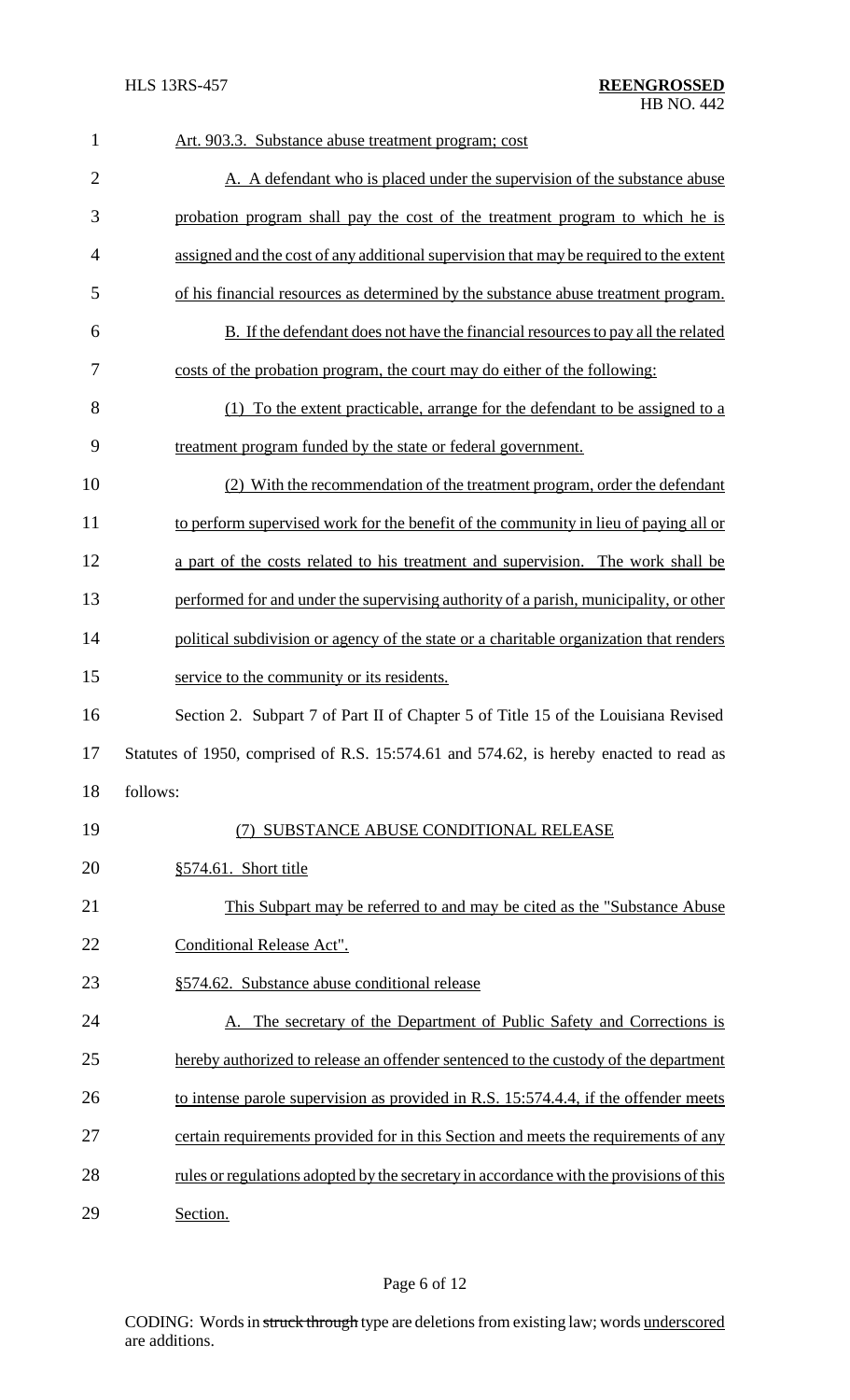| 1              | B. An offender shall be eligible for conditional release pursuant to the                |
|----------------|-----------------------------------------------------------------------------------------|
| $\overline{2}$ | provisions of this Section if all of the following conditions are met:                  |
| 3              | (1) The offender is willing to participate in the program.                              |
| 4              | (2) The offender has been convicted and is serving a sentence for a first or            |
| 5              | second offense possession or possession with the intent to distribute a controlled      |
| 6              | dangerous substance as defined by Part X of Chapter 4 of Title 40 of the Louisiana      |
| 7              | Revised Statutes of 1950.                                                               |
| 8              | (3) The offender has no convictions for a crime of violence as defined by               |
| 9              | R.S. 14:2 or a sex offense as defined by R.S. 15:541.                                   |
| 10             | (4) The offender has not previously been released pursuant to the provisions            |
| 11             | of this Section.                                                                        |
| 12             | (5) The offender has served at least two years in actual physical custody and           |
| 13             | is within one year of his projected release date.                                       |
| 14             | $C(1)$ If the offender meets the criteria set forth in Subsection B of this             |
| 15             | Section, the offender shall be required to undergo an addiction disorder assessment     |
| 16             | and a mental health screening which shall be reviewed by the secretary of the           |
| 17             | department and considered by the secretary in determining the offender's suitability    |
| 18             | to participate in the treatment program. In determining suitability the secretary shall |
| 19             | consider all of the following:                                                          |
| 20             | (a) Whether the offender's release may pose a danger to the general public              |
| 21             | or to an individual. In making this determination, the secretary shall consider all of  |
| 22             | the following:                                                                          |
| 23             | The offender's involvement in any gang activity during the offender's<br>(i)            |
| 24             | term of imprisonment.                                                                   |
| 25             | The offender's custody classification as defined by the department.<br>(ii)             |
| 26             | The risk of violence associated with the offender's release.<br>(iii)                   |
| 27             | (iv) The availability of sufficient supervision resources as determined by the          |
| 28             | secretary.                                                                              |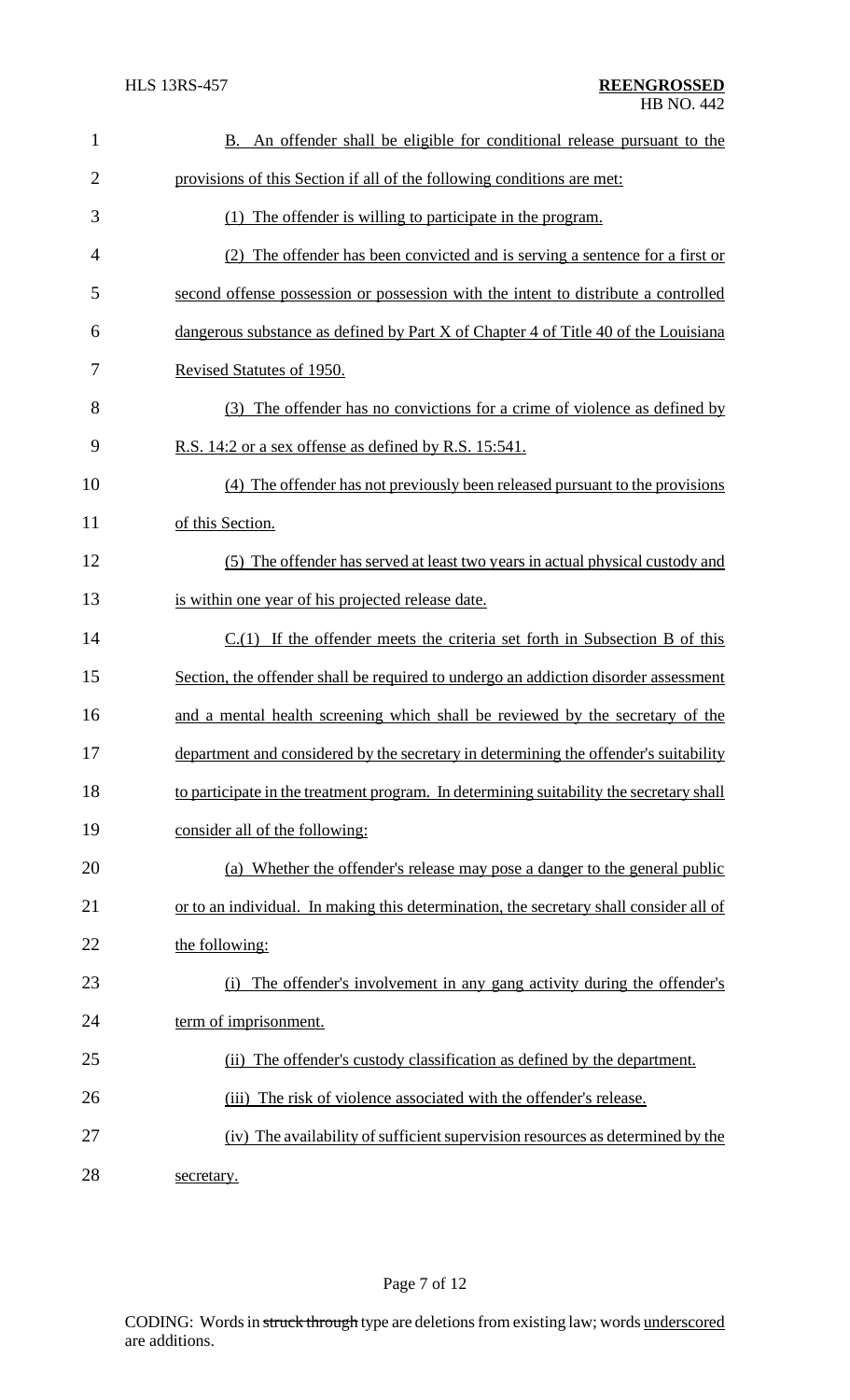| $\mathbf{1}$   | Whether the offender has a suitable release plan. In evaluating the<br>(b)            |
|----------------|---------------------------------------------------------------------------------------|
| $\overline{2}$ | release plan, the secretary shall consider all of the following:                      |
| 3              | (i) Plans for aftercare.                                                              |
| 4              | (ii) Availability of community-based chemical dependency treatment.                   |
| 5              | (iii) Opportunities for gainful employment.                                           |
| 6              | (iv) An approved residence plan.                                                      |
| 7              | (2) If the offender meets the criteria set forth in Subsection B of this Section      |
| 8              | and the secretary determines that the offender is suitable to participate in the      |
| 9              | program, the offender shall be required to participate in an addiction disorder       |
| 10             | treatment program within a facility approved by the department that meets the         |
| 11             | standards adopted by the secretary or such other program as indicated by the          |
| 12             | department's risk and needs assessment tool. The program shall last for not less than |
| 13             | sixty days nor more than one hundred twenty days.                                     |
| 14             | D. The secretary may remove any offender from the program for any of the              |
| 15             | following:                                                                            |
| 16             | The offender committed a violation of the rules of the program.<br>(1)                |
| 17             | (2) The offender committed a criminal offense or violated the department              |
| 18             | disciplinary rules while in the program.                                              |
| 19             | (3) The offender presents a risk to himself or others.                                |
| 20             | E. If the offender fails to successfully complete the program or is removed           |
| 21             | from the program pursuant to Subsection D of this Section, he shall be required to    |
| 22             | serve the remainder of his sentence as originally imposed. The offender shall not     |
| 23             | lose any good time earned during his participation in the program.                    |
| 24             | F. If the offender successfully completes the program, the secretary may              |
| 25             | release the offender to intense parole supervision as provided in R.S. 15:574.4.4 and |
| 26             | subject the offender to certain additional conditions imposed by the secretary        |
| 27             | pursuant to the provisions of this Section.                                           |
| 28             | G. Prior to the offender's release pursuant to the provisions of this Section,        |
| 29             | the offender shall sign a written agreement to comply with all requirements of R.S.   |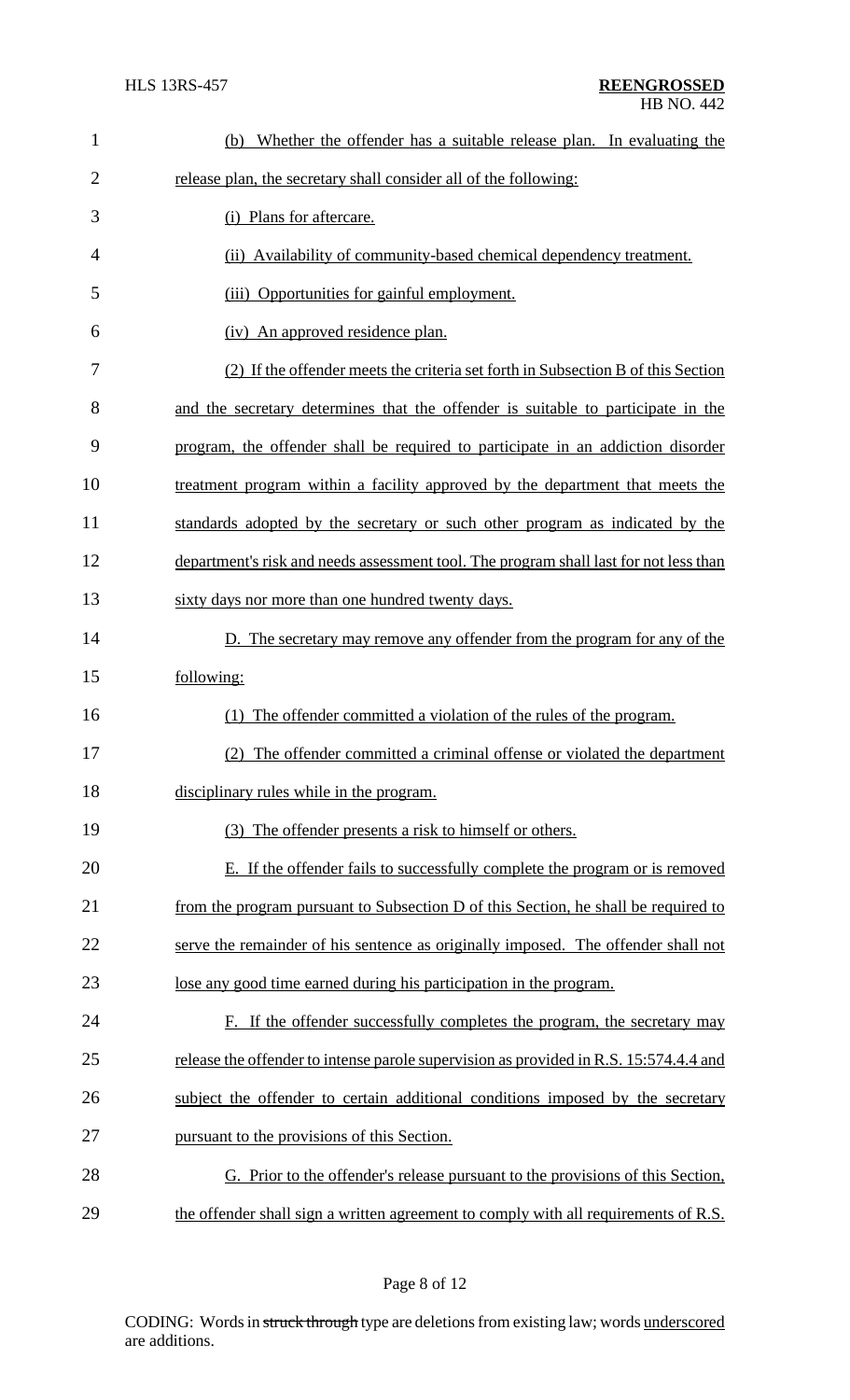| $\mathbf{1}$   | 15:574.4.4, the requirements of this Section, and any other conditions imposed by      |
|----------------|----------------------------------------------------------------------------------------|
| $\overline{2}$ | the secretary pursuant to the provisions of this Section.                              |
| 3              | $H(1)$ As a condition of the offender's release pursuant to the provisions of          |
| $\overline{4}$ | this Section, the secretary shall require the offender to submit to random drug and    |
| 5              | alcohol testing and electronic monitoring as determined to be necessary by the         |
| 6              | secretary.                                                                             |
| 7              | (2) If determined by the secretary to be necessary, the secretary may require          |
| 8              | the offender to participate in further substance abuse treatment while on release      |
| 9              | pursuant to the provisions of this Section. The offender shall be required to bear the |
| 10             | cost of such treatment.                                                                |
| 11             | (3) The secretary may impose any other conditions deemed necessary to                  |
| 12             | accomplish the goals of this Section.                                                  |
| 13             | I. When an offender is released pursuant to the provisions of this Section, he         |
| 14             | shall be released as if released on parole and shall be subject to the provisions      |
| 15             | relative to parole including R.S. 15:574.4.4 et seq.                                   |
| 16             | J. The secretary of the department is hereby authorized to establish rules and         |
| 17             | regulations to provide for the administration of this Section.                         |
| 18             | Section 3. R.S. $13:5304(B)(1)(a)$ is hereby amended and reenacted to read as follows: |
| 19             | §5304. The drug division probation program                                             |
| 20             | $\ast$<br>$*$<br>$\ast$                                                                |
| 21             | B. Participation in probation programs shall be subject to the following               |
| 22             | provisions:                                                                            |
| 23             | The district attorney may propose to the court that an individual<br>(1)               |
| 24             | defendant be screened for eligibility as a participant in the drug division probation  |
| 25             | program if all of the following criteria are satisfied:                                |
| 26             | (a) The individual is charged with a violation of a statute of this state relating     |
| 27             | to the use and possession of, or possession with intent to distribute any narcotic     |
| 28             | drugs, coca leaves, marijuana, stimulants, depressants, or hallucinogenic drugs, or    |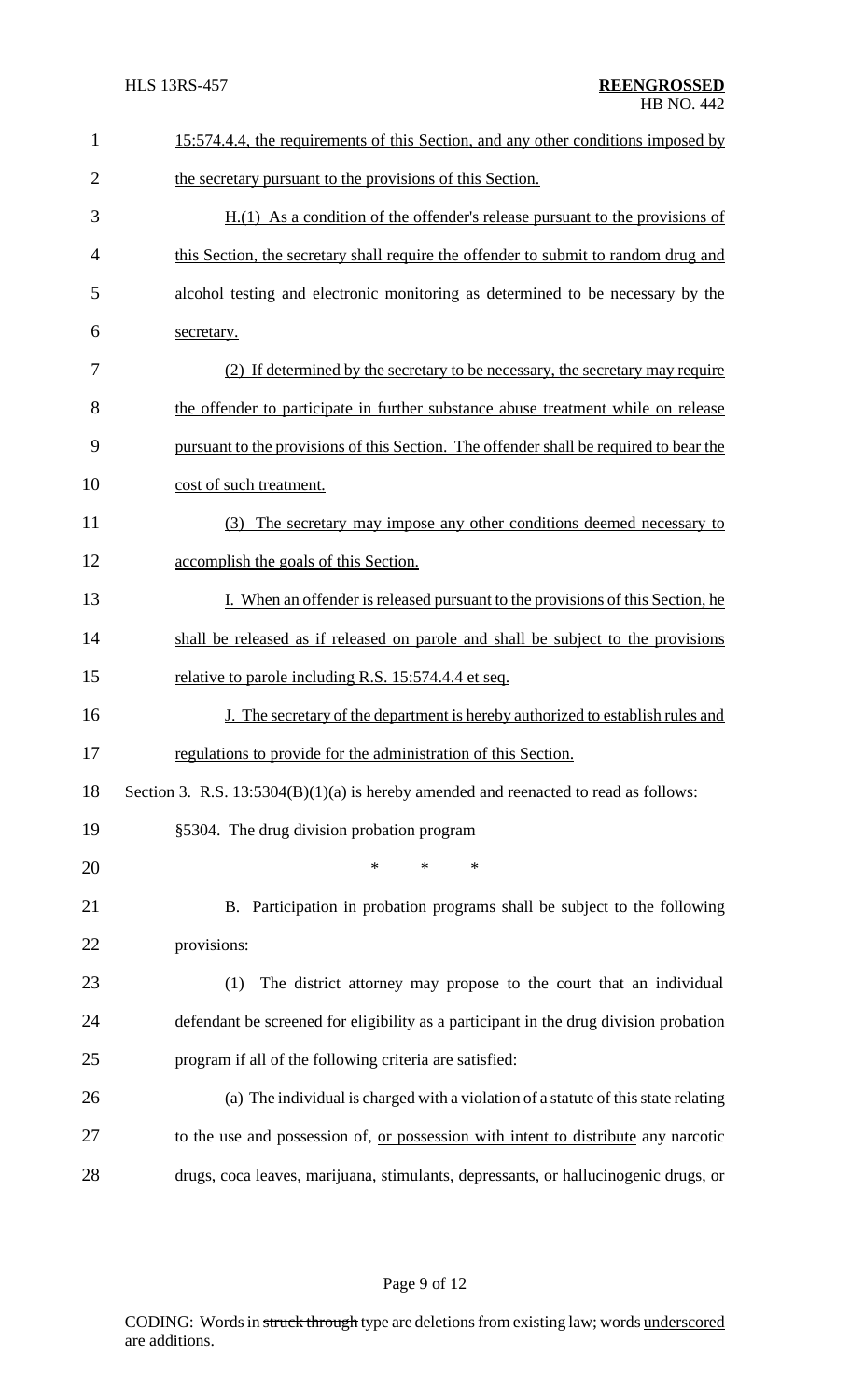- 1 where there is a significant relationship between the use of alcohol or drugs, or both,
- 2 and the crime before the court.
- 3  $*$  \* \* \*
- 4 Section 4. The provisions of Section 1 of this Act shall become null, void, and have
- 5 no effect on August 1, 2016, and thereafter.
- 

6 Section 5. R.S. 13:5304(B)(10)(d) and (f) are hereby repealed in their entirety.

## DIGEST

The digest printed below was prepared by House Legislative Services. It constitutes no part of the legislative instrument. The keyword, one-liner, abstract, and digest do not constitute part of the law or proof or indicia of legislative intent. [R.S. 1:13(B) and 24:177(E)]

Lopinto HB No. 442

**Abstract:** Provides relative to sentencing and treatment for certain offenders convicted of certain controlled dangerous substances violations.

Proposed law authorizes the secretary of DPS&C to establish a substance abuse probation program to provide substance abuse counseling and treatment for defendants sentenced to substance abuse probation.

Proposed law authorizes the secretary of DPS&C to enter into cooperative endeavors or contracts with DHH, training facilities, and service providers to provide for substance abuse treatment and counseling for defendants participating in the program.

Proposed law provides that the program shall not apply to any defendant who has been convicted of a crime of violence or any sex offense, or any defendant who has participated in or declined to participate in a drug division probation program as authorized by present law.

Proposed law further provides that in order to be eligible for the substance abuse probation program, the defendant shall be charged with one of the following offenses:

- (1) Felony possession of a controlled dangerous substance.
- (2) Possession with intent to distribute a controlled dangerous substance where the offense involves less than 28 grams of the controlled dangerous substance.
- (3) Possession with intent to distribute marijuana or synthetic cannabinoids where the offense involves less than one pound of marijuana or synthetic cannabinoids.

Proposed law provides that a court shall suspend a sentence and order an eligible defendant to participate in a substance abuse probation program provided by the DPS&C if the district attorney agrees that the defendant should be sentenced to a substance abuse probation program and the court finds all of the following:

- (1) The court has reason to believe that the defendant suffers from an addiction to a controlled dangerous substance.
- (2) The defendant is likely to respond to the substance abuse probation program.

# Page 10 of 12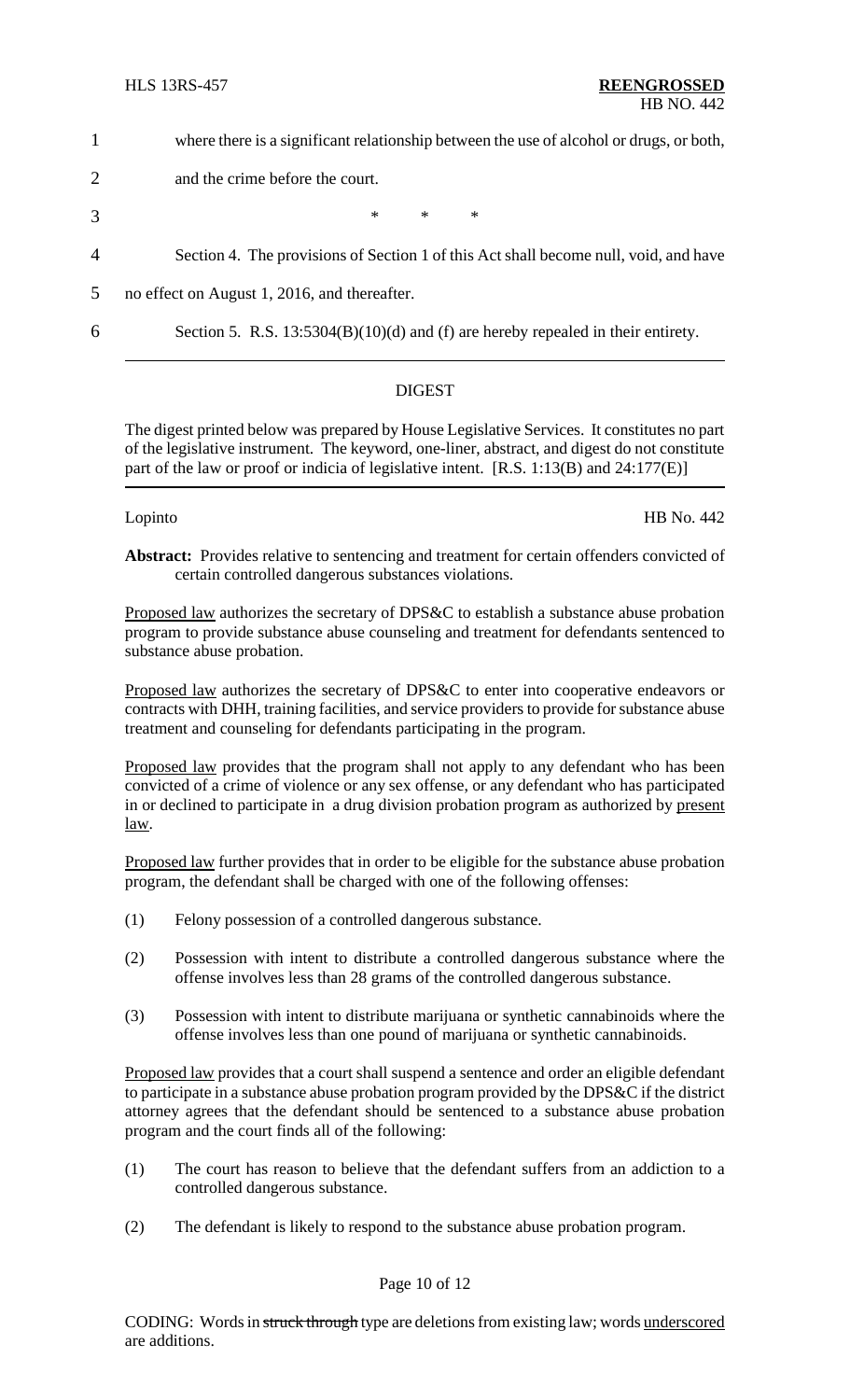- (3) The available substance abuse probation program is appropriate to meet the needs of the defendant.
- (4) The defendant does not pose a threat to the community and it is in the best interest of justice to provide the defendant with treatment as opposed to incarceration or other sanctions.

Proposed law provides that if an offender is eligible for participation in the program, the court shall order DPS&C to assign an authorized evaluator to prepare a suitability report, which shall delineate the nature and degree of the treatment necessary to address the individual defendant's drug or alcohol dependency or addiction, the reasonable availability of such treatment, and the defendant's appropriateness for the program. The district attorney and defendant's attorney shall have an opportunity to provide relevant information to the evaluator to be included in the report.

Proposed law provides that if the court fails to make all the determinations required by proposed law or if the district attorney does not agree that the defendant should be sentenced to substance abuse probation, the court shall impose the appropriate sentence provided for by present law.

Proposed law provides that these provisions of proposed law shall become null, void, and have no effect on August 1, 2016, and thereafter.

Proposed law provides for the substance abuse conditional release program and authorizes the secretary of DPS&C to release an offender sentenced to the custody of the department to intense parole supervision if the offender meets certain requirements.

Proposed law provides that an offender shall be eligible for conditional release if all of the following conditions are met:

- (1) The offender is willing to participate in the program.
- (2) The offender has been convicted and is serving a sentence for a first or second offense possession or possession with the intent to distribute a controlled dangerous substance.
- (3) The offender has no convictions for a crime of violence or a sex offense.
- (4) The offender has not previously been released pursuant to the substance abuse conditional release program.
- (5) The offender has served at least two years in actual physical custody and is within one year of his projected release date.

Proposed law further provides that the offender shall be required to undergo an addiction disorder assessment and a mental health screening which shall be reviewed by the secretary of the department and considered by the secretary in determining the offender's suitability to participate in the treatment program.

Proposed law provides that DPS&C shall determine the suitability of the offender to participate in the program and shall consider whether the offender's release poses a danger to the general public or to an individual and whether the offender has a suitable release plan.

Proposed law provides that a defendant's treatment program shall last for not less than 60 days nor more than 120 days.